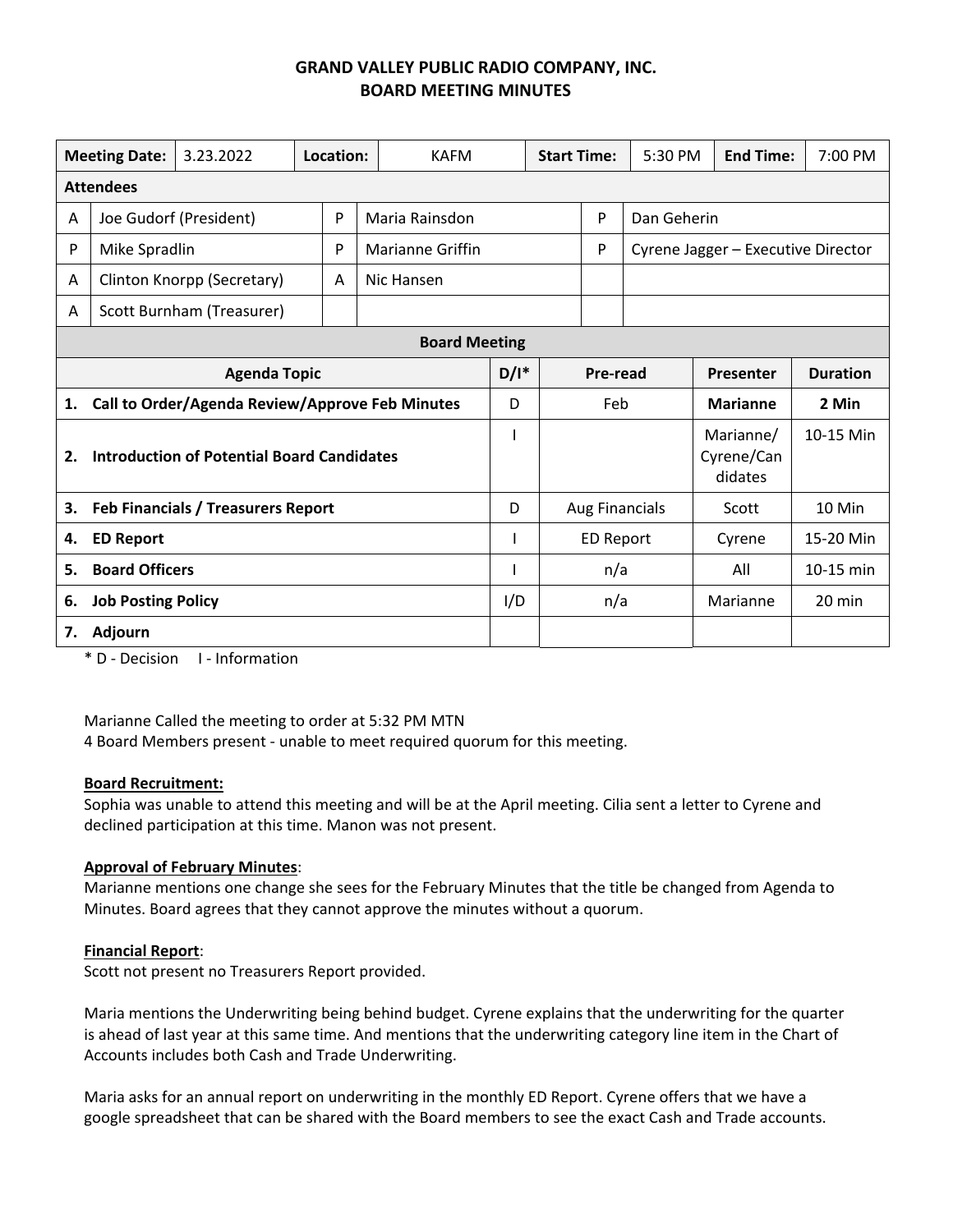## **GRAND VALLEY PUBLIC RADIO COMPANY, INC. BOARD MEETING MINUTES**

Group discussion about the CPA's; Reese Henry and Patterson Denise Jugens of Reese Henry | Proposal received: \$13, 000, less 10% kick back donation Total: \$11,700

Willy Corey of Soronen, Donley & Patterson | no proposal received. Sent email saying they can take us on for \$8,500 but we will have to file an extension. Have only done one other Public Radio Station (KVNF) for the past 3 years.

Cyrene mentions she will contact General Manager of KVNF to ask for referral. Marianne and Maria mention that Soronen, Donley & Patterson hadn't submitted an official Proposal so that takes them out of the running.

Cyrene shares that Reese Henry has a lot of experience with Public Broadcasting and the requirements needed for CPB.

### **ED report by Cyrene**:

**Radio Room & Events** More bookings coming in. Confirmed partnering 2 concerts at Grande River Vineyard July and August. Discussion on the new owners and what bands will be playing.

**Spring Fund Drive** Taking place Friday April 8 to Friday April 15. The mailer has been sent. Ask if Board had received. Potluck Bloody Mary Brunch has been confirmed scheduled for Sunday April 10, 10AM to 1PM.

Discussion about the possibility to have a band on Friday the 15<sup>th</sup>. A volunteer band is not available for for Friday, but Cyrene is communicating with a volunteer Band to possibly play Wed 4/13 or Thu 4/14.

Marianne ask how the Board can help. Cyrene mentioned that it would be nice if each Board Member came in one day during the Drive and volunteered on the phones or picking up food and also speak during Community Affairs Show. Michael mentioned it would be good to have a signup sheet for the Board. Brief discussion about the Volunteer Meeting from last week.

**Music & Mulligan's** – Still looking for a Main sponsor … Good work accomplish on the Silent Auction, Bands are confirmed and marketing is starting. A TV ad in Trade at KKCO that Fruita commissioned will start. At the same time Rocky Mtn PBS Trade will start.

### **Marianne Griffin shared about Job Posting**

Marianne Griffin presented information on the research she did regarding hiring practices. She contacted Sally Kane, president of the NFCB. Sally, she reported is very busy, but sent a copy of the CPB Compliance manual. The manual does not make any compliance requirements regarding hiring practices. It does, however, require that broadcasters do an annual EOC report in order to maintain compliance, and, therefore, remain eligible for CPB grants. The KAFM ED submits those reports annually.

Marianne created a notebook for board members to review. It includes:

KAFM by-laws, a list of responsibilities for the board and its members, a staff manual, a volunteer manual, a grievance form, and the CPB Compliance manual.